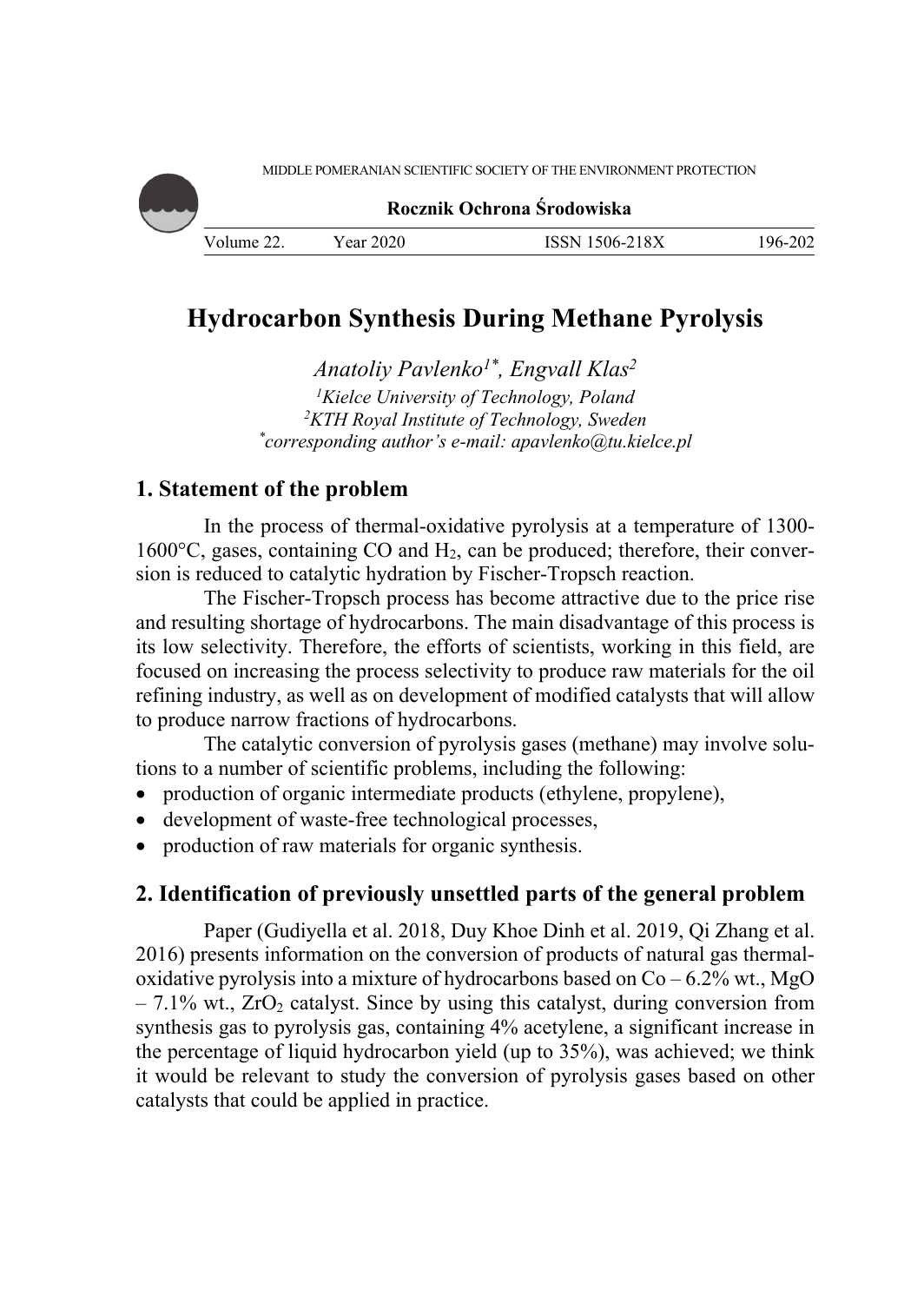### **3. Statement of assignment and methods of its solving**

The method for producing the catalyst is described in (Pavlenko & Koshlak 2015, Pavlenko & Koshlak 2017, Koshlak 2019, Pavlenko & Koshlak 2019, Dabek et al. 2018, Dabek et al. 2016). The experiments on pyrolysis gas conversion of into a mixture of hydrocarbons made it possible to determine the effect of their yield increase during conversion from synthesis gas  $(CO:H_2 = 1:2)$  to methane pyrolysis gases based on other catalysts as well. Co-catalysts (64.5 CoO-3.2 CuO-32.3 Ca  $Ca(AIO<sub>2</sub>)<sub>2</sub>$ , when used with pyrolysis gases with an acetylene content (6%), can increase the yield of liquid hydrocarbons by nearly 3 times and the yield of gaseous hydrocarbons - by more than 3 times (Table 1).

The data analysis, shown in Table 1, demonstrates that under experimental conditions at a temperature of 473 K, pressure of 0.1 MPa, and space velocity of 100 h<sup>-1</sup>, for pyrolysis gases, the content of alcohols  $C_1-C_4$  is 19 times higher than when using synthesis gas and is up to 15% wt.

Note, that with a decrease in the feed rate of pyrolysis gases (increase in contact time) from 100  $h^{-1}$  to 60  $h^{-1}$  hydrocarbons distribute in a different way. The yield of liquid fractions  $C_5 - C_{18}$  increases.

|                                                             |                | $C_1$ - $C_4$ , % |                       |       |       |      |
|-------------------------------------------------------------|----------------|-------------------|-----------------------|-------|-------|------|
| Mixture                                                     | A <sub>1</sub> | A <sub>2</sub>    | $\mathbf{A}_{\Sigma}$ | $A_3$ | $A_4$ | mass |
| Synthesis gas<br>$CO:H_2 = 1:2$<br>(volume)                 | 10.2           | 42.9              | 53.1                  | 13    | 58.2  | 0.8  |
| Pyrolysis gases<br>$C_2H_2 = 6,4%$<br>(volume)              | 26.9           | 138.8             | 165.7                 | 25.5  | 46.1  | 14.5 |
| <sup>1</sup> Pyrolysis gases<br>$C_2H_2 = 6,7%$<br>(volume) | 44             | 123               | 167                   | 86    | 77    | 7.1  |
| <sup>2</sup> Pyrolysis gases<br>$C_2H_2 = 6,7%$<br>(volume) | 11             | 92.5              | 103.5                 | 16.3  | 38.8  | 6.2  |

**Table 1.** Effect of mixture composition on yield and distribution of hydrocarbon synthesis products

<sup>1</sup> – volumetric speed 70 hour<sup>-1</sup>,<br><sup>2</sup> – volumetric speed 70 hour<sup>-1</sup>

 $2$  – volumetric speed 70 hour<sup>-1</sup> catalyst after regeneration,

 $A_1$  – liquid hydrocarbon yield C<sub>5</sub>-C<sub>18</sub>,

 $A_2$  – liquid gas yield C<sub>1</sub>-C<sub>4</sub>,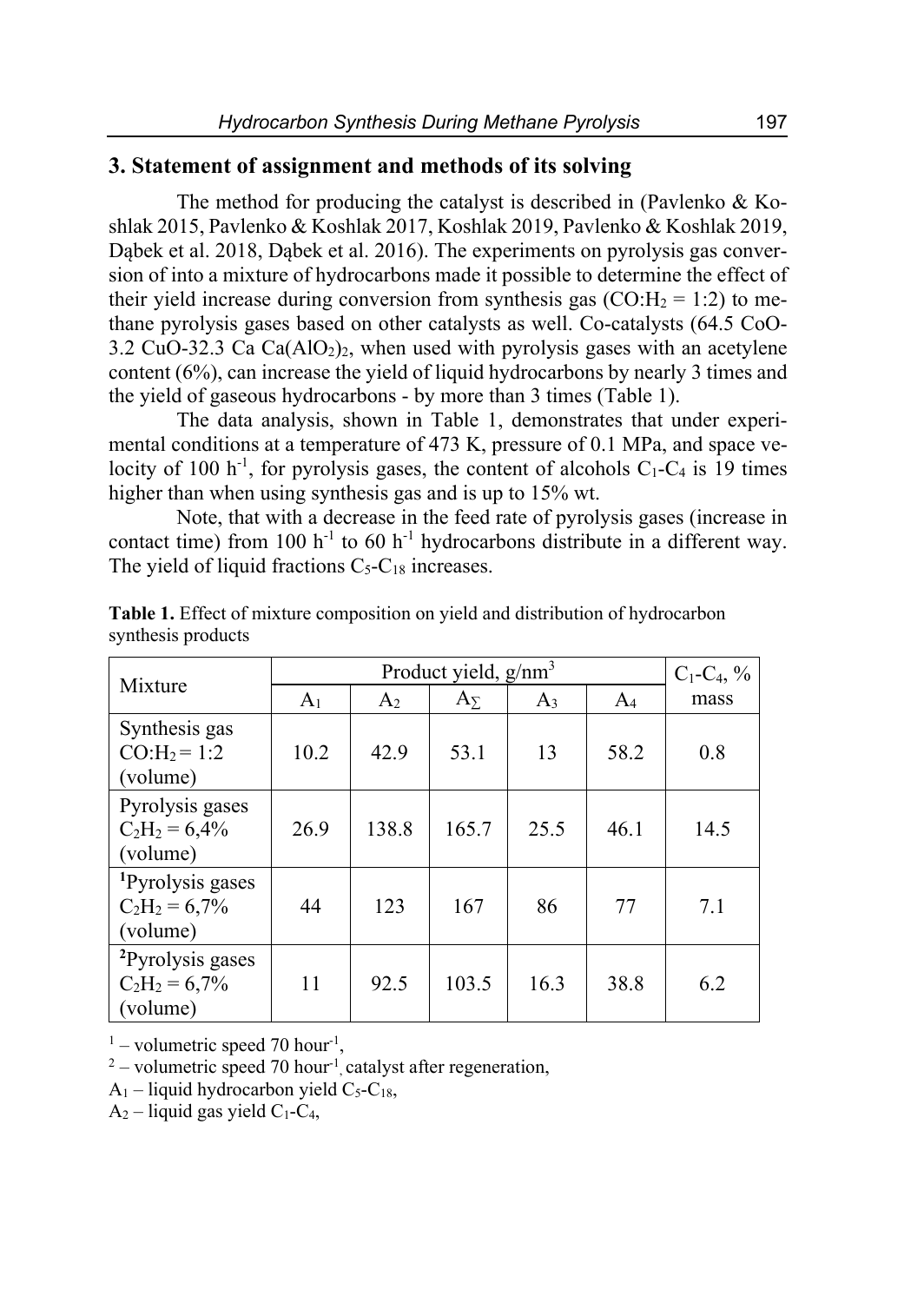$A_{\Sigma}$  – total hydrocarbon yield,  $A_3 - CO_2$ ,  $A_4 - H_2O$ .

In our experiments, after 50 hours of operation on  $CO+H<sub>2</sub>+C<sub>2</sub>H<sub>2</sub>$ mixtures, the catalyst activity decreased by 7%. To restore its initial activity, the catalyst was regenerated with hydrogen at 673K (Table 2). When hydrogen is fed, the molecular layer of C-atoms is hydrated and taken off the catalyst surface in the form of methane.

| Regeneration  | content of components, % volume |      |      |      |  |  |  |  |
|---------------|---------------------------------|------|------|------|--|--|--|--|
| time, minutes |                                 | N2   | CH4  |      |  |  |  |  |
| 100           | 0.13                            | 0.63 | 1.35 | 0.13 |  |  |  |  |
| 150           | 0.12                            | 0.59 |      |      |  |  |  |  |
| 190           | 0.11                            | 0.54 | 0.88 | 0.07 |  |  |  |  |
| 250           | 0.14                            | 0.68 | 0.58 | 0.07 |  |  |  |  |
| 290           | 0.12                            | 0.59 | 0.58 |      |  |  |  |  |

**Table 2.** Effect of catalyst regeneration time on the composition of products  $(T = 673K)$ 

# **4. Study results and their discussion**

The hydrocarbon synthesis process based on pyrolysis gas is characteristic of preferential yield of ethylene compared to propylene. Quantitative and qualitative distribution of olefin hydrocarbons is shown in Fig. 1.



**Fig. 1.** Dependence of hydrocarbon yield on temperature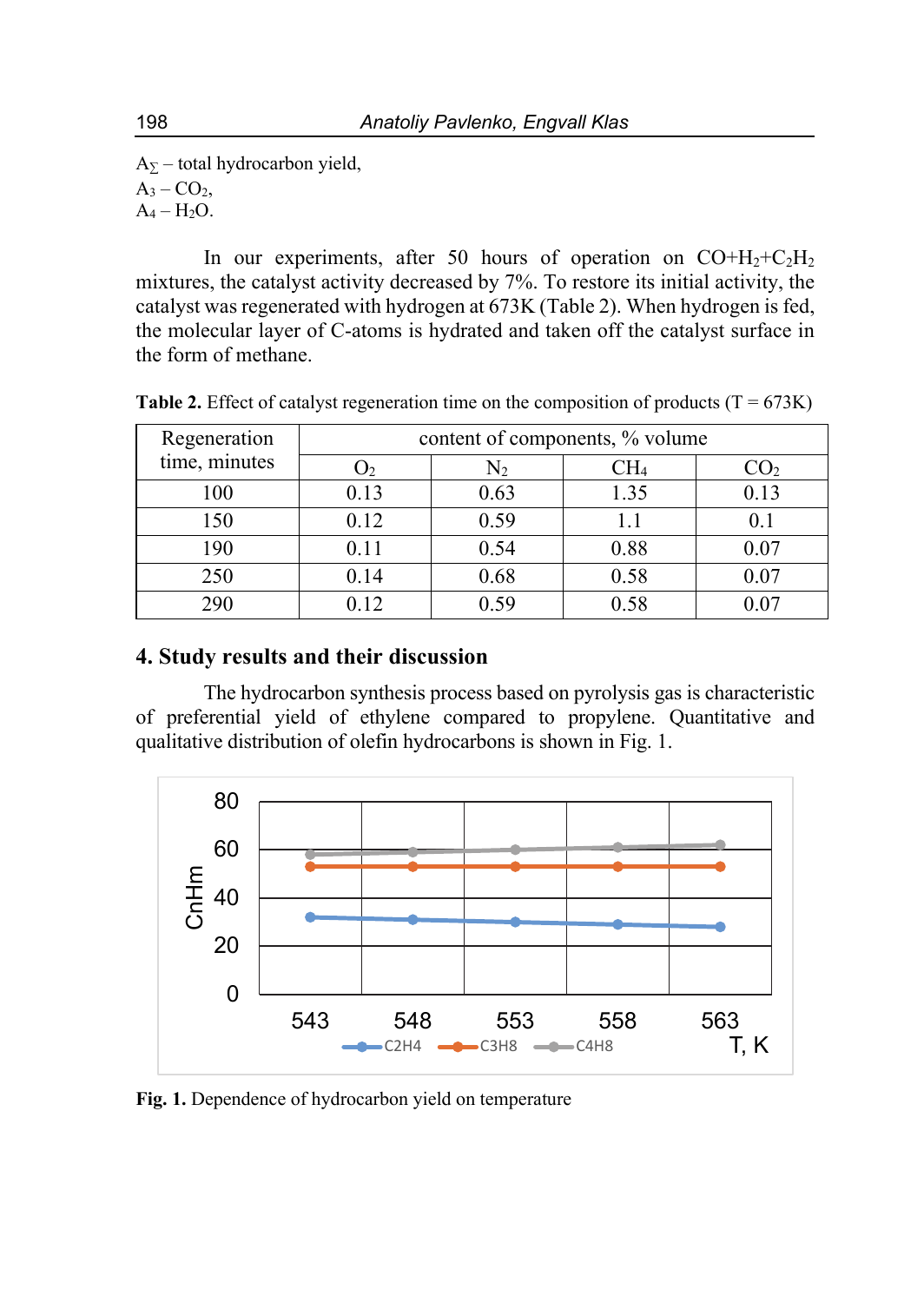Based on the presented data, it follows that the main component of olefin hydrocarbons is ethylene; its proportion, with gas-synthesis temperature increase, decreases due to increase of propylene and butylene content.

Increase in the space velocity of pyrolysis gases up to 700  $h^{-1}$  (Fig. 2) causes an increase in the amount of olefin hydrocarbons by 20%, the catalyst efficiency increases by 3 times.

Figure 2 shows the dependence of individual hydrocarbon yield on the space velocity; its analysis shows that ethylene and butylene are main hydrocarbons, methane and ethane are saturated hydrocarbons. Values within  $700-740$  h<sup>-1</sup> ranges are considered as the optimal space velocity. Propane and butane were not among the synthesis products.



**Fig. 2.** Dependence of hydrocarbon yield on space velocity

The data, obtained during hydrocarbon synthesis from acetylenecontaining methylene gas pyrolysis, made it possible to assert, that with acetylene in the amount of 4-5%, CO conversion decreases by 8%, compared to results of the process based on "pure" synthesis gas. At the same time, despite a decrease in CO conversion, the transition from synthesis gas to pyrolysis gas increases hydrocarbon yield, thus, making the process more selective.

A similar effect of CO conversion decrease upon introduction of unsaturated hydrocarbon additives into synthesis gas is demonstrated in paper (Hee-seok et al. 2016, Qi Zhang et al. 2016). The authors of this paper attributed this effect to competitive CO replacement by ethylene and acetylene from active catalyst surface sites. However, we assume, that increase in the total hydrocarbon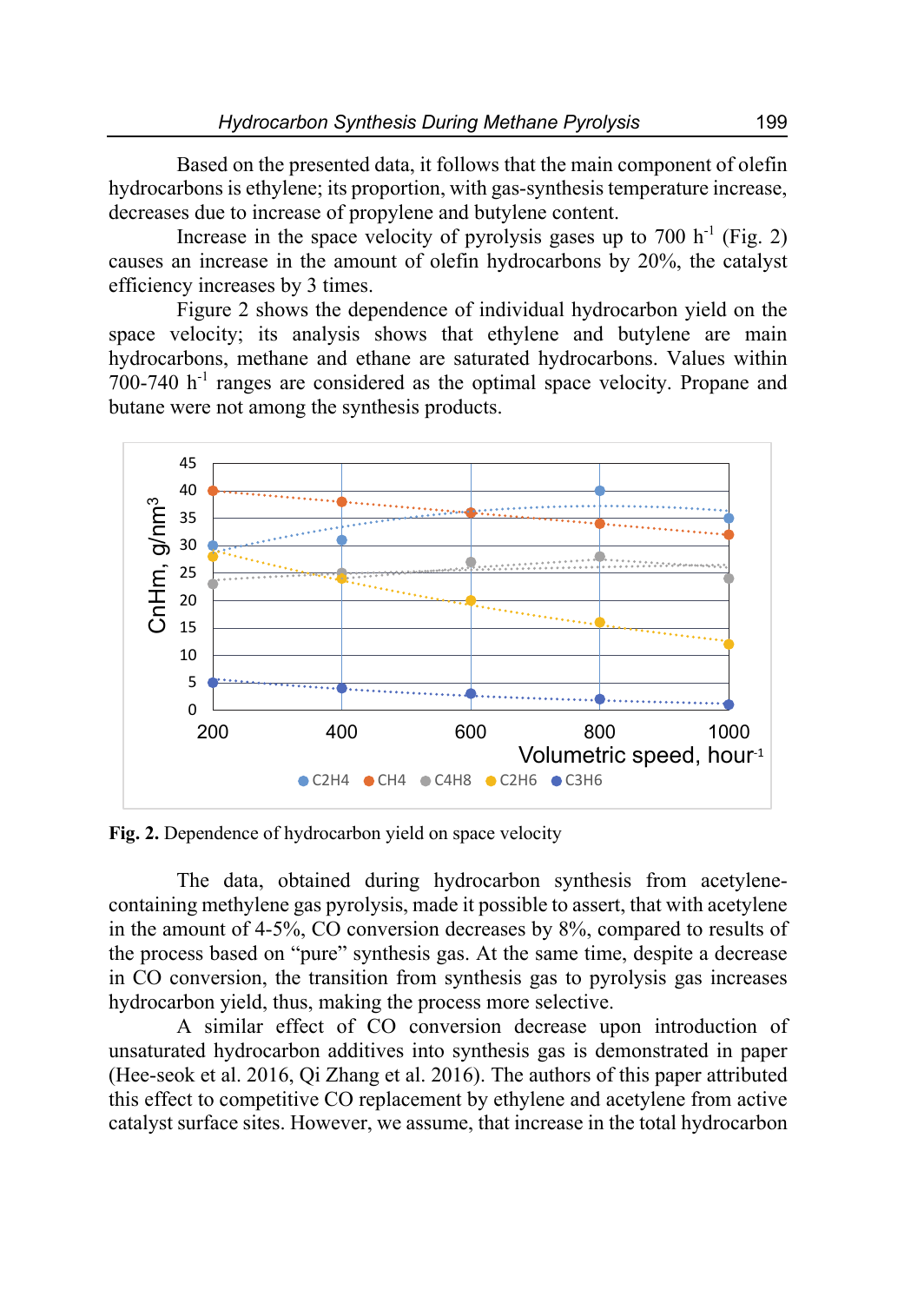yield, is related to the fact that a part of hydrocarbons is formed by means of adsorbed ethylene or acetylene.

Thus, the obtained data indicate a rather complex process of acetylene and synthesis gas interaction. Acetylene affects the degree and direction of synthesis gas conversions, interacting and participating in unsaturated hydrocarbon formation. The data analysis on methane pyrolysis gases conversion based on modified co-catalysts showed, that use of methane pyrolysis gases with 4-7% acetylene content as a basic raw material makes it possible to intensify the hydrocarbon synthesis process.

### **5. Conclusions**

Basic laws of hydrocarbon synthesis from the pyrolysis methane gas based on modified co-catalysts were studied. The liquid hydrocarbon yield was increased by nearly 3 times, for gaseous hydrocarbon – up to 5 times when using pyrolysis gases based on modified catalyst (65% CoO-3% CuO, 32.5% Ca  $(AIO_2)$ .

It was demonstrated that the  $10Co-0.4Pd/SiO<sub>2</sub>$  catalyst is selective relative to olefin hydrocarbons. In comparative conditions, at the same synthesis temperatures and catalyst load, the yield of low-molecular  $C_{20}C_5$  olefin hydrocarbons for pyrolysis gases increases up to 3 times.

*The project is supported by the program of the Minister of Science and Higher Education under the name: "Regional Initiative of Excellence" in 2019-2022 project number 025 / RID / 2018/19 financing amount PLN 12,000,000.* 

#### **References**

- Dąbek, L., Kapjor, A., Orman, Ł. (2016). Ethyl alcohol boiling heat transfer on multilayer meshed surfaces. *Proc. of 20th Int. Scientific Conference on The Application of Experimental and Numerical Methods in Fluid Mechanics and Energy 2016, Terchova, Slovakia, AIP Conference Proceedings, 1745*, 020005. DOI: 10.1063/ 1.4953699
- Dąbek, L., Kapjor, A., Orman, Ł. (2018). Boiling heat transfer augmentation on surfaces covered with phosphor bronze meshes. *Proc. of 21st Int. Scientific Conference on The Application of Experimental and Numerical Methods in Fluid Mechanics and Energy 2018, Rajecke Teplice, Slovakia, MATEC Web of Conferences, 168*, 07001. DOI: 10.1051/matecconf/201816807001
- Duy, Khoe, Dinh, Dae, Hoon, Lee, Young-Hoon, Song, Sungkwon, Jo, Kwan-Tae, Kim, Muzammil, Iqbal, Hongjae, K. (2019). Efficient methane-to-acetylene conversion using low-current arcs. *RSC Advances 9*(56), 32403-32413. DOI: 10.1039/ C9RA05964D.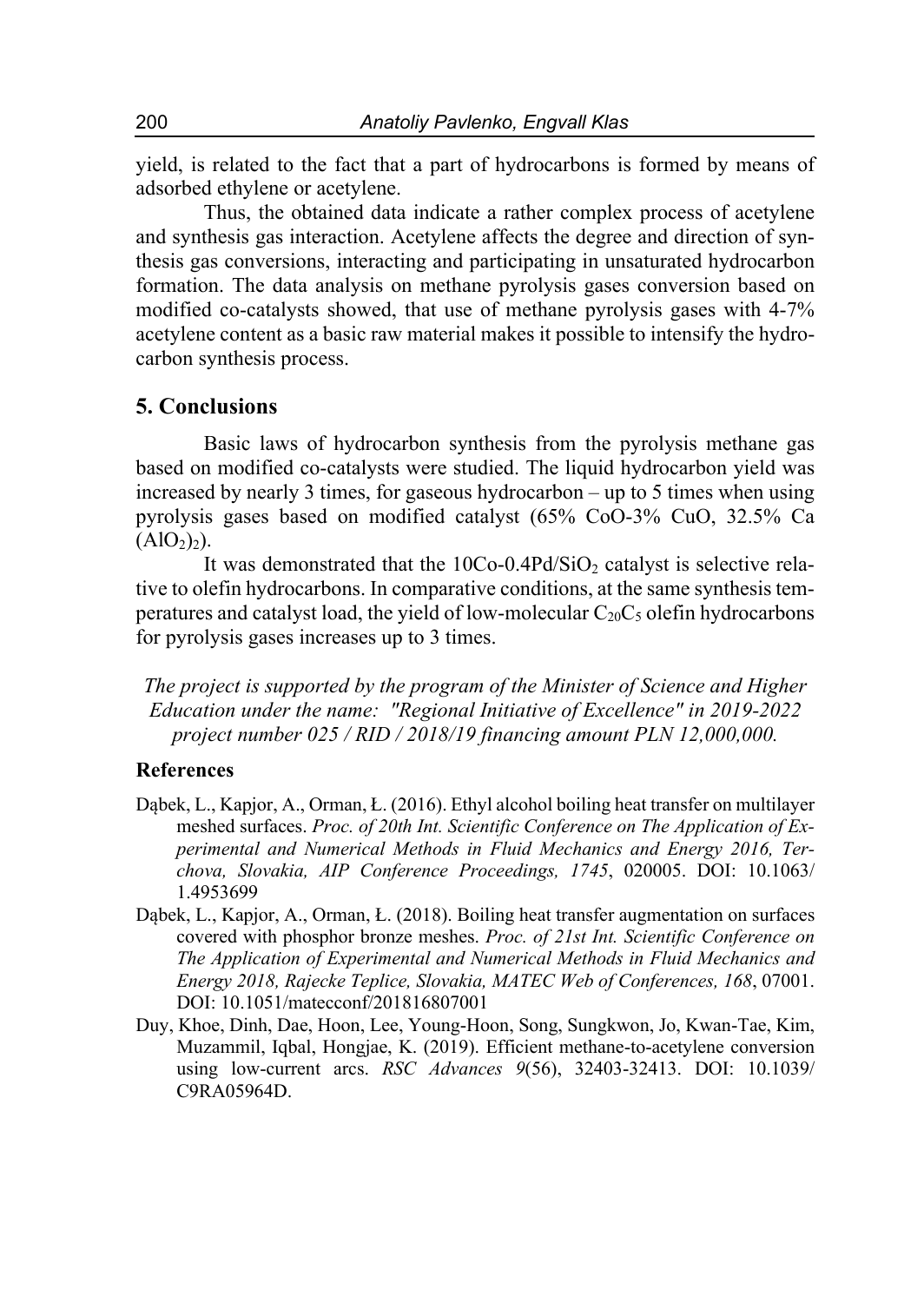- Gudiyella, S., Buras, Z.J., Chu, T-C., Lengyel, I., Pannala, S., Green, W.H. (2018). Modeling Study of High Temperature Pyrolysis of Natural Gas. *Industrial & Engineering Chemistry Research*, *57*(22), 7404-7420. DOI: 10.1021/acs.iecr. 8b00758.
- Hee-seok, Kang, Dae, hoon, Lee, Kwan-tae, Kim, Sungkwon, Jo, Sunghyun, Pyun, Young-hoon, Song, Sangseok, Yu. (2016). Methane to acetylene conversion by employing cost-effective low-temperature arc. *Fuel Processing Technology*, *148*, 209- 216. DOI: 10.1016/j.fuproc.2016.02.028.
- Koshlak, H., Pavlenko, A. (2019) Method of formation of thermophysical properties of porous materials [Metoda formowania właściwości termofizycznych materiałów porowatych] *Rocznik Ochrona Środowiska, 21*(2), 1253-1262.
- Pavlenko, A., Koshlak, H. (2015). Production of porous material with projected thermophysical characteristics. *Metallurgical and Mining Industry, 1*, 123-127.
- Pavlenko, A., Koshlak, H. (2017). Design of the thermal insulation porous materials based on technogenic mineral fillers *Eastern-European Journal of Enterprise Technologies,* 5(89), 58-64. DOI: 10.15587/1729-4061.2017.111996
- Pavlenko, A., Koshlak, H. (2019). Heat and mass transfer during phase transitions in liquid mixtures [Przenoszenie ciepła i masy podczas przemian fazowych w mieszaninach ciekłych], *Rocznik Ochrona Środowiska, 21*(1), 234-249.
- Qi, Zhang, Jinfu Wang, Tiefeng, Wang, (2016). Enhancing the Acetylene Yield from Methane by Decoupling Oxidation and Pyrolysis Reactions: A Comparison with the Partial Oxidation Process. *Industrial & Engineering Chemistry Research*, *55*(30), 8383-8394. DOI: 10.1021/acs.iecr.6b00817.

#### **Abstract**

The catalyzed conversion of acetylene to higher hydrocarbons has been studied by many researchers. The importance of these processes is determined by the fact that a successful conversion of this type will create technologies for obtaining cheap alternative synthetic fuel. Acetylene can be obtained in large quantities from coal and methane, which opens up the possibility of obtaining the specified synthetic fuel. However, the lack of an effective catalyst for continuous conversion has not allowed the development of this alternative fuel route.

Features of hydrocarbon synthesis during methane pyrolysis, based on modified catalysts, are presented in the paper. It is demonstrated that production of hydrocarbons from pyrolysis gas using modified catalysts can be intensified.

#### **Keywords:**

methane pyrolysis, modified catalysts, hydrocarbons